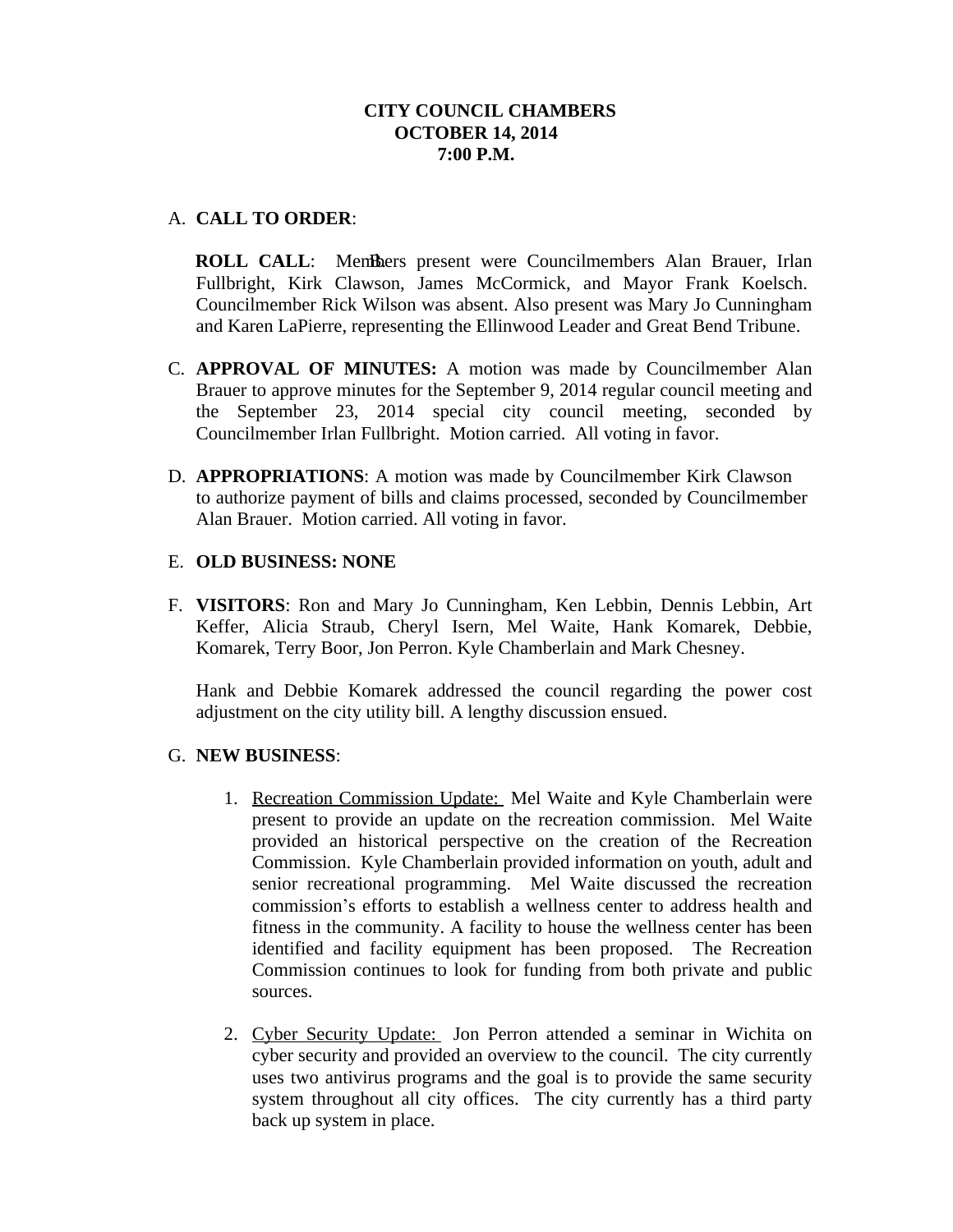# **CITY COUNCIL CHAMBERS OCTOBER 14, 2014 7:00 P.M.**

- 3. Vision Service Renewal Plan: Presented to council is the renewal of the Vision Service Plan. The renewal premium is remaining unchanged at \$17.93 per employee per month. A motion was made by Councilmember Kirk Clawson to approve the renewal of the Vision Service Plan. Councilmember Irlan Fullbright seconded the motion. Motion carried. All voting in favor.
- 4. Amendments on FlexSystem Premium Only Cafeteria Plan: Presented to Council are two amendments to our FlexSystem Premium Only Cafeteria Plan. The first amendment is the Plan Document Exchange Change in Status which allows a participant to revoke his/her election during a plan year to purchase a "qualified" health plan through the Marketplace. The second amendment is the Plan Document regarding "Qualified Benefits P lan" which removes the Health Savings Account as a qualified benefit plan under the cafeteria plan. A motion was made by Councilmember Irlan Fullbright to accept both the Plan Document Exchange Change in Status Amendment and the Plan Document regarding "Qualified Benefits Plan" Amendment. Councilmember Alan Brauer seconded the motion. Motion carried. All voting in favor.

# **REPORTS**:

- 1. Municipal Court Report: Presented to Council was the Municipal Court Report for September, 2014.
- 2. Utilities Production Report: Presented to Council was the Utilities Production Report.
- 3. Staff Reports:
	- a) Staff reported that work on the drainage ditch to the south and east will begin on November 3<sup>rd</sup>, as well as on the drainage ditch north to Hirsch Street. The boundary lines of the right of way will be determined and staked by EBH at a cost of \$3400.00.
	- b) Staff reported that police interviews will be conducted this week.
	- c) Staff reported that applications for the power plant and street department will be reviewed and the city may advertise for the position again.
	- d) Staff reported that Janice Birzer has been hired for the utility clerk/treasurer's position.
	- e) Staff reported that the city is closing on the Link/Long property.
	- f) Staff reported that an engineer will return to look at the demolition work being done on the Main Street buildings.